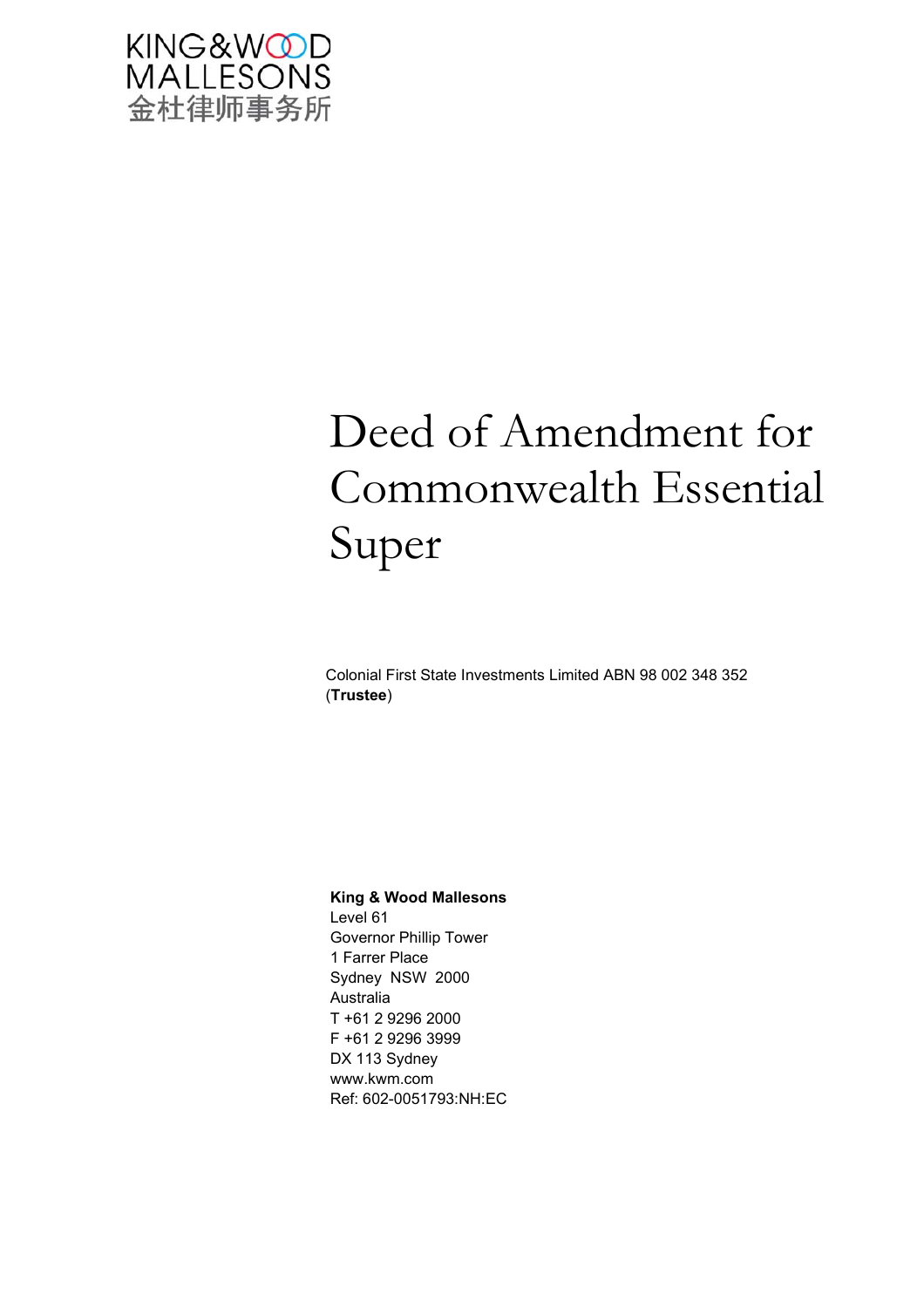# **Deed of Amendment for Commonwealth Essential Super**

| <b>Details</b> | $\mathbf{2}$                        |              |  |
|----------------|-------------------------------------|--------------|--|
|                | <b>General terms</b>                | $\mathbf{3}$ |  |
| 1              | Interpretation                      | 3            |  |
| 1.1            | <b>Definitions</b>                  | 3            |  |
| 1.2            | Document supplemental to Trust Deed | 3            |  |
| 1.3            | Headings                            | 3            |  |
| $\mathbf{2}$   | <b>Amendments to the Trust Deed</b> | $\mathbf{3}$ |  |
| 3              | No redeclaration etc                | 3            |  |
| 4              | <b>Confirmation</b>                 | 4            |  |
| 5              | <b>Governing law</b>                | 4            |  |
|                | <b>Signing Page</b>                 | 5            |  |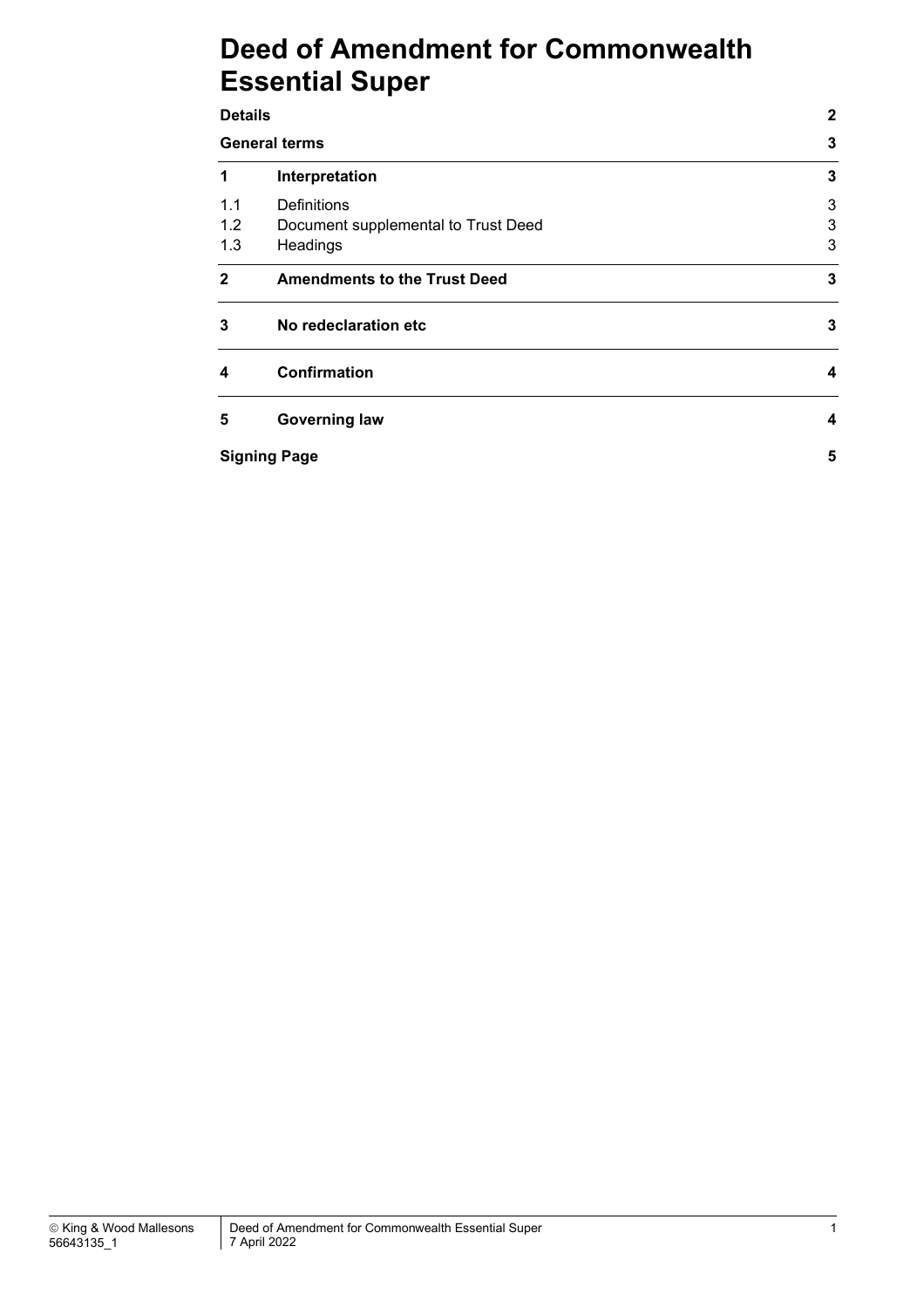# Details

| Trustee                                 | Name     |                                                                                                                    | <b>Colonial First State Investments Limited</b>                                                                          |  |
|-----------------------------------------|----------|--------------------------------------------------------------------------------------------------------------------|--------------------------------------------------------------------------------------------------------------------------|--|
|                                         | ABN/ACN  |                                                                                                                    | ABN 98 002 348 352                                                                                                       |  |
|                                         | Capacity |                                                                                                                    | Trustee of Commonwealth Essential Super fund                                                                             |  |
|                                         | Address  |                                                                                                                    | 11 Harbour Street, Sydney NSW 2000                                                                                       |  |
| Governing law<br><b>New South Wales</b> |          |                                                                                                                    |                                                                                                                          |  |
| <b>Recitals</b>                         | A        | The Fund is governed by the Trust Deed.                                                                            |                                                                                                                          |  |
|                                         | в        | Clause 17.1 of the Trust Deed provides that the Trustee may<br>amend the Trust Deed subject to certain conditions. |                                                                                                                          |  |
|                                         | C        | this document.                                                                                                     | The Trustee wishes to amend the Trust Deed as set out in                                                                 |  |
|                                         | D        |                                                                                                                    | The Trustee is satisfied that the amendments set out in this<br>document are permitted by clause 17.1 of the Trust Deed. |  |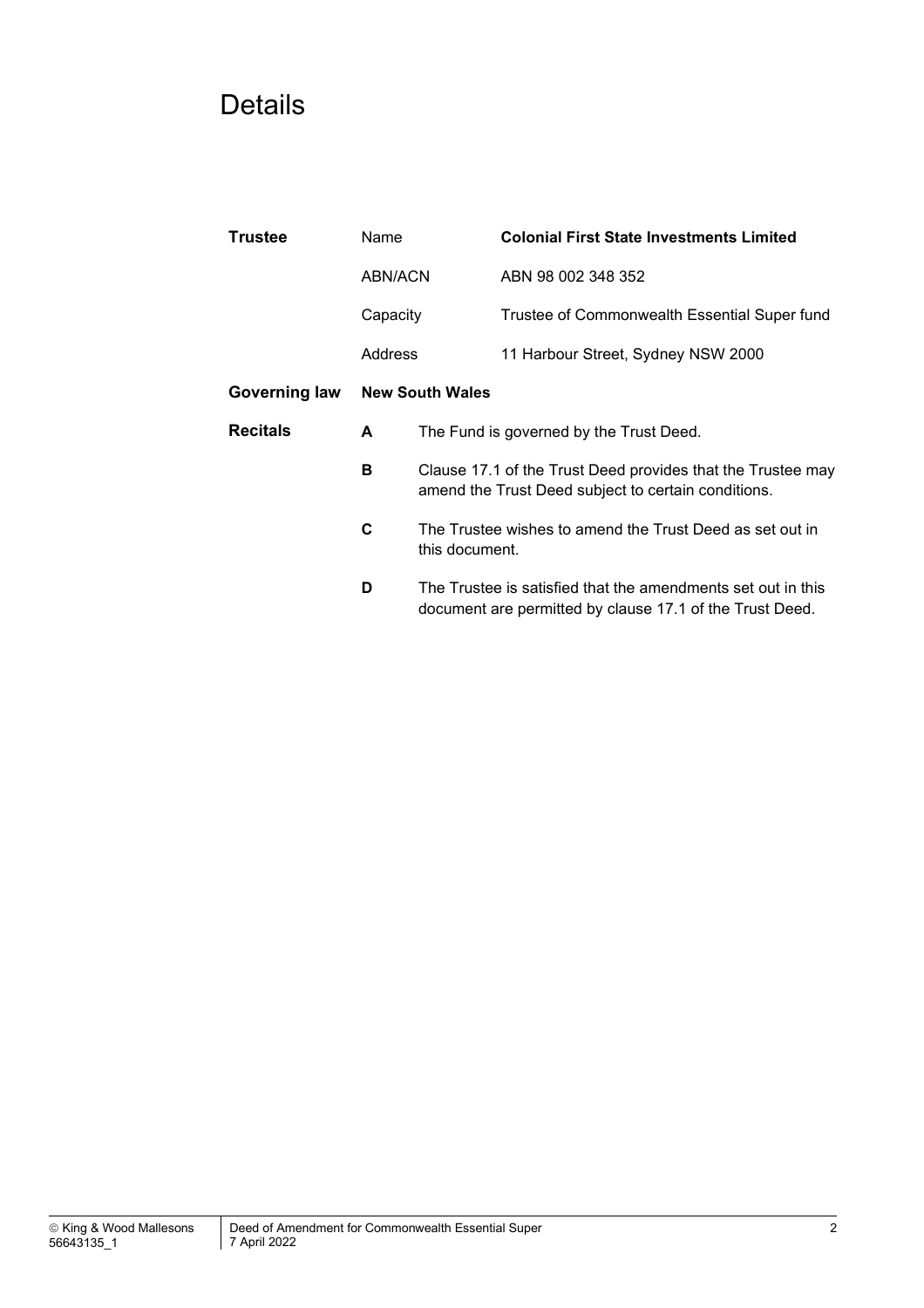# Deed of Amendment for Commonwealth Essential Super General terms

### **1 Interpretation**

#### **1.1 Definitions**

In this document, these words and phrases have the following meanings:

**Effective Date** means the date this document is signed by the Trustee.

**Fund** means the trust known as the Commonwealth Essential Super fund (ABN 56 601 925 435).

**Trust Deed** means the trust deed establishing the Fund originally dated 21 December 2012 and executed by the Trustee as a deed poll.

#### **1.2 Document supplemental to Trust Deed**

This document is supplemental to the Trust Deed.

#### **1.3 Headings**

Headings are inserted for convenience only and do not affect the interpretation of this document.

### **2 Amendments to the Trust Deed**

The Trust Deed is amended on and from the Effective Date as follows:

(a) by inserting the following new clause 7.3:

#### "**7.3 Trustee not a Beneficiary**

- (a) Despite any other provision of this Deed, the Trustee is not and cannot become a Beneficiary.
- (b) Paragraph (a) of this clause is irrevocable and may not be amended by any subsequent variation or alteration to this Deed."

### **3 No redeclaration etc**

The Trustee is not, by this document:

- (a) redeclaring or resettling the Fund;
- (b) declaring any trust; or
- (c) causing the transfer, vesting or accruing of property in any person.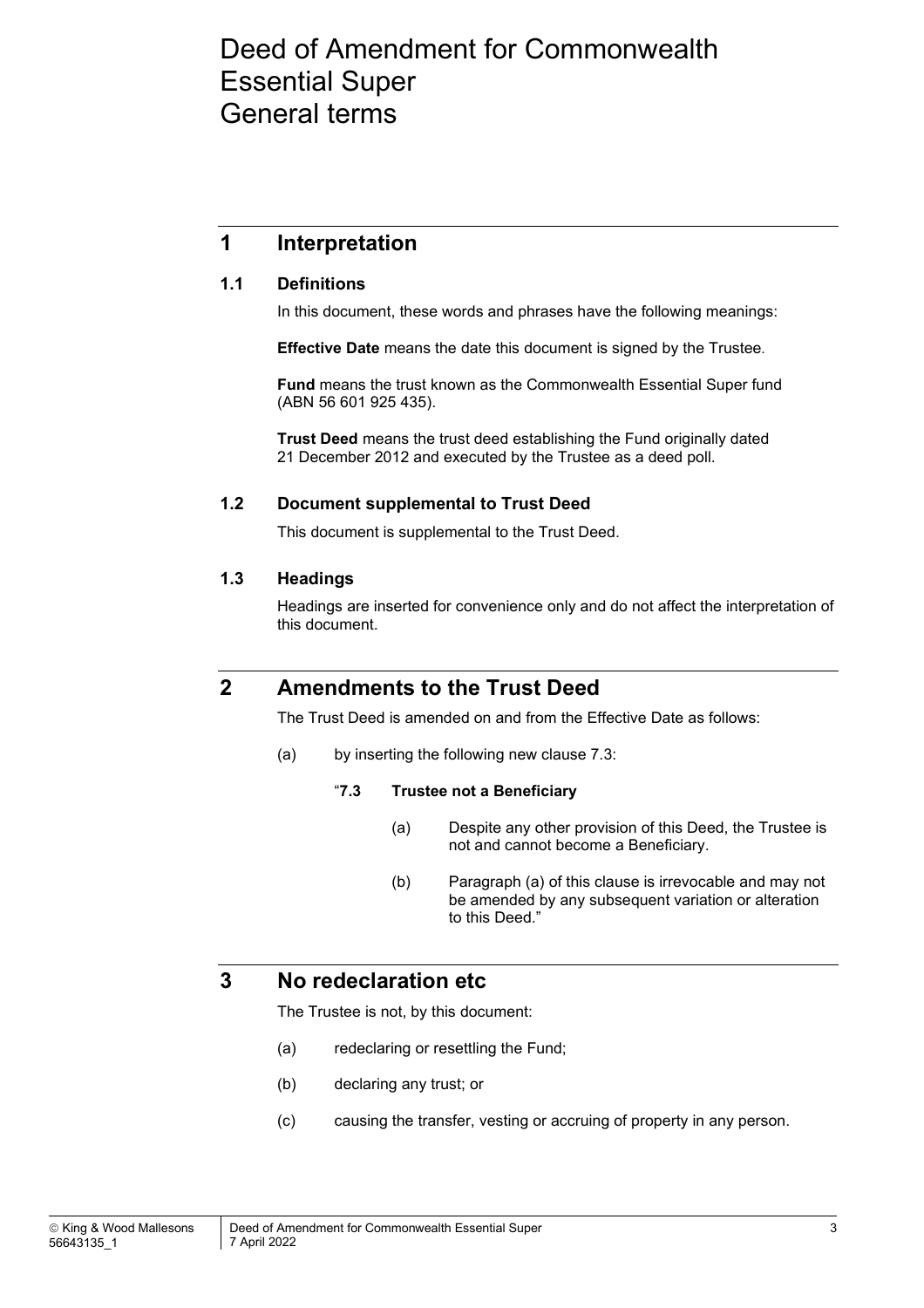### **4 Confirmation**

Other than as provided for in this document, the terms and conditions of the Trust Deed are unaltered and remain in full force and effect.

## **5 Governing law**

This document is governed by the laws in force in the place specified in the Details. Each person affected by it must submit to the non-exclusive jurisdiction of the courts of that place and the courts of appeal from them.

**EXECUTED** as a deed poll